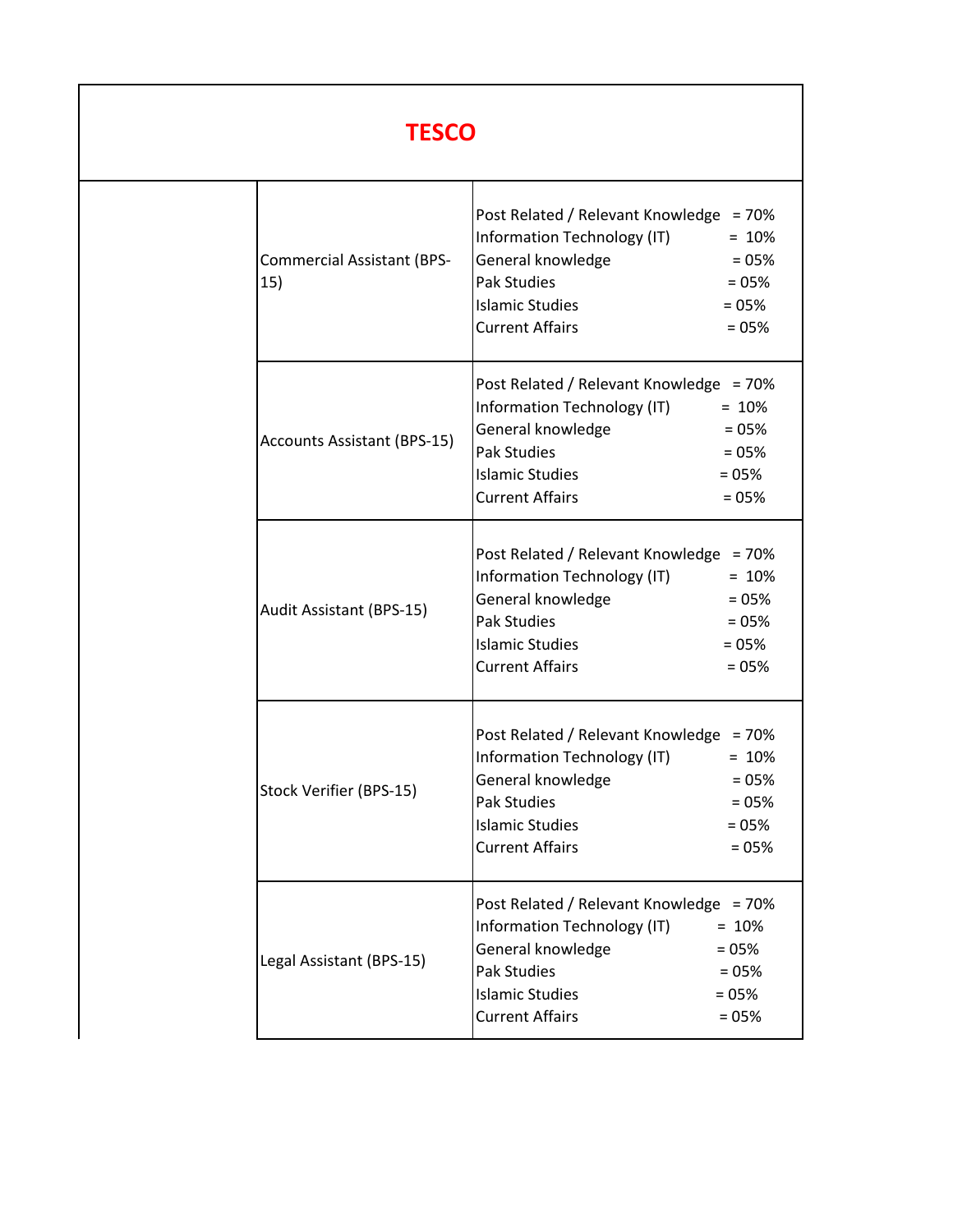| LS-I (BPS-15)                 | Post Related / Relevant Knowledge = 70%<br>Information Technology (IT)<br>General knowledge<br><b>Pak Studies</b><br><b>Islamic Studies</b><br><b>Current Affairs</b>                  | $= 10%$<br>$= 05%$<br>$= 05%$<br>$= 05%$<br>$= 05%$ |
|-------------------------------|----------------------------------------------------------------------------------------------------------------------------------------------------------------------------------------|-----------------------------------------------------|
| LS-II (BPS-14)                | Post Related / Relevant Knowledge = 70%<br>Information Technology (IT) = 10%<br>General knowledge<br><b>Pak Studies</b><br><b>Islamic Studies</b><br><b>Current Affairs</b>            | $= 05\%$<br>$= 05%$<br>$= 05%$<br>$= 05%$           |
| <b>SSO-II (BPS-14)</b>        | Post Related / Relevant Knowledge = 70%<br>Information Technology (IT) = 10%<br>General knowledge<br>$= 05%$<br><b>Pak Studies</b><br><b>Islamic Studies</b><br><b>Current Affairs</b> | $= 05%$<br>$= 05%$<br>$= 05%$                       |
| Sub Engineer (Civil) (BPS-14) | Post Related / Relevant Knowledge = 70%<br>Information Technology (IT) = 10%<br>General knowledge<br><b>Pak Studies</b><br><b>Islamic Studies</b><br><b>Current Affairs</b>            | $= 05%$<br>$= 05%$<br>$= 05%$<br>$= 05%$            |
| Junior Store Keeper (BPS-14)  | Post Related / Relevant Knowledge = 70%<br>Information Technology (IT)<br>General knowledge<br><b>Pak Studies</b><br><b>Islamic Studies</b><br><b>Current Affairs</b>                  | $= 10%$<br>$= 05%$<br>$= 05%$<br>$= 05%$<br>$= 05%$ |
| ADM (BPS-13)                  | Post Related / Relevant Knowledge = 70%<br>Information Technology (IT)<br>General knowledge<br><b>Pak Studies</b><br><b>Islamic Studies</b><br><b>Current Affairs</b>                  | $= 10%$<br>$= 05%$<br>$= 05%$<br>$= 05%$<br>$= 05%$ |

**TESCO**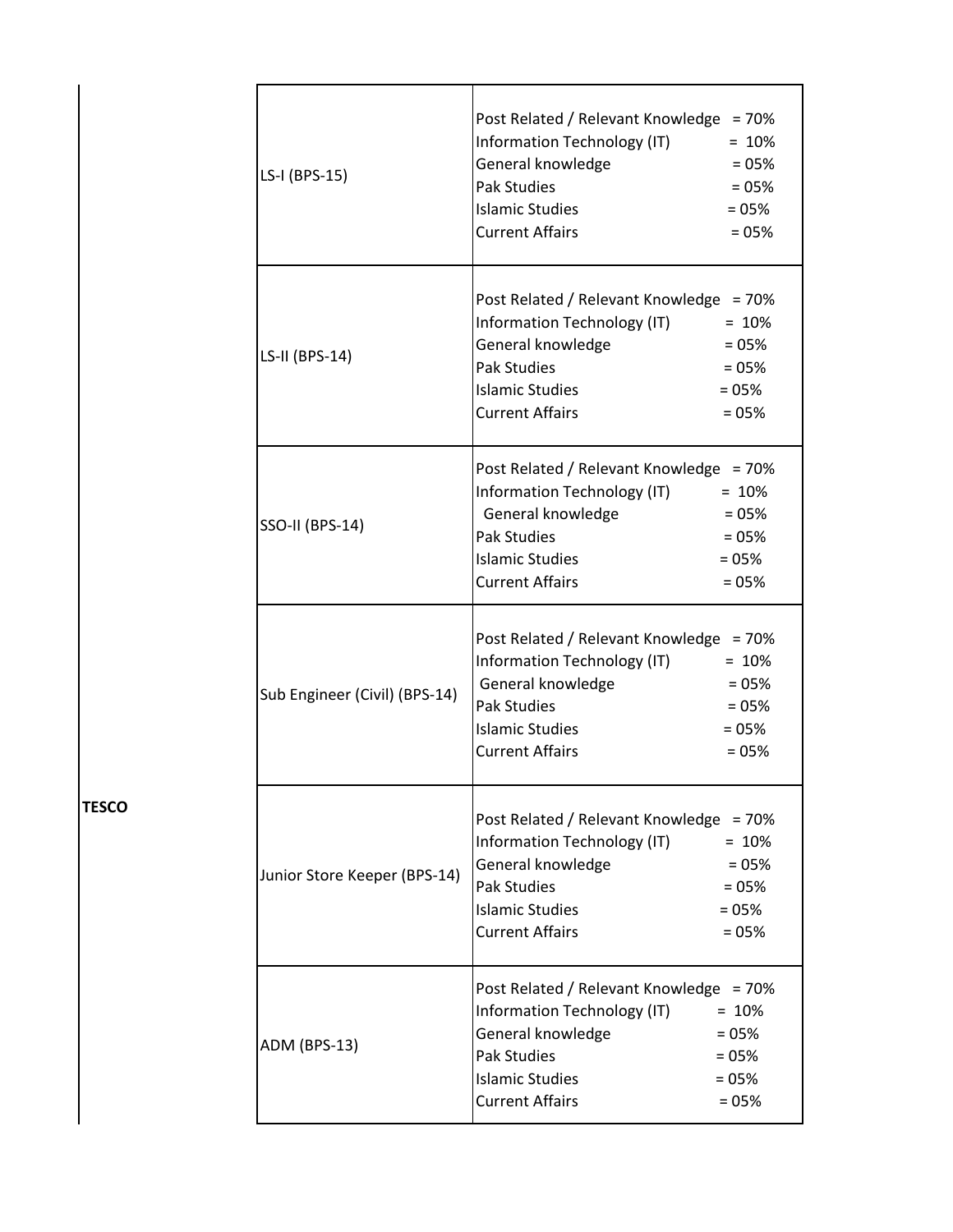| Data Coder (BPS-15)         | Post Related / Relevant Knowledge = 70%<br>Information Technology (IT)<br>General knowledge<br><b>Pak Studies</b><br><b>Islamic Studies</b><br><b>Current Affairs</b>                                                                  | $= 10%$<br>$= 05%$<br>$= 05%$<br>$= 05%$<br>$= 05%$ |
|-----------------------------|----------------------------------------------------------------------------------------------------------------------------------------------------------------------------------------------------------------------------------------|-----------------------------------------------------|
| Driver (BPS-8)              | Post Related / Relevant Knowledge = 70%<br>Information Technology (IT)<br>General knowledge<br><b>Pak Studies</b><br><b>Islamic Studies</b><br><b>Current Affairs</b>                                                                  | $= 10%$<br>$= 05%$<br>$= 05%$<br>$= 05%$<br>$= 05%$ |
| Junior Clerk (BPS-09)       | <b>General Science</b><br>$=20%$<br>English<br>$= 20%$<br>Mathematic<br>$=10%$<br>ΙT<br>$=10%$<br>Pak Studies<br>$=10%$<br>General Knowledge = 10%<br>Islamic Studies = 10%<br><b>Current Affairs</b><br>$=10%$                        |                                                     |
| Junior Clerk Audit (BPS-09) | General Science = 20%<br>English<br>$= 20%$<br>Mathematic<br>$=10%$<br>IT<br>$=10%$<br>Pak Studies<br>$=10%$<br>General Knowledge = 10%<br><b>Islamic Studies</b><br>$=10%$<br><b>Current Affairs</b><br>$=10%$                        |                                                     |
| ASSA (BPS-07)               | <b>General Science</b><br>$= 20%$<br>English<br>$= 20%$<br>Mathematic<br>$=10%$<br>IT<br>$=10%$<br><b>Pak Studies</b><br>$=10%$<br>General Knowledge<br>$=10%$<br><b>Islamic Studies</b><br>$=10%$<br><b>Current Affairs</b><br>$=10%$ |                                                     |